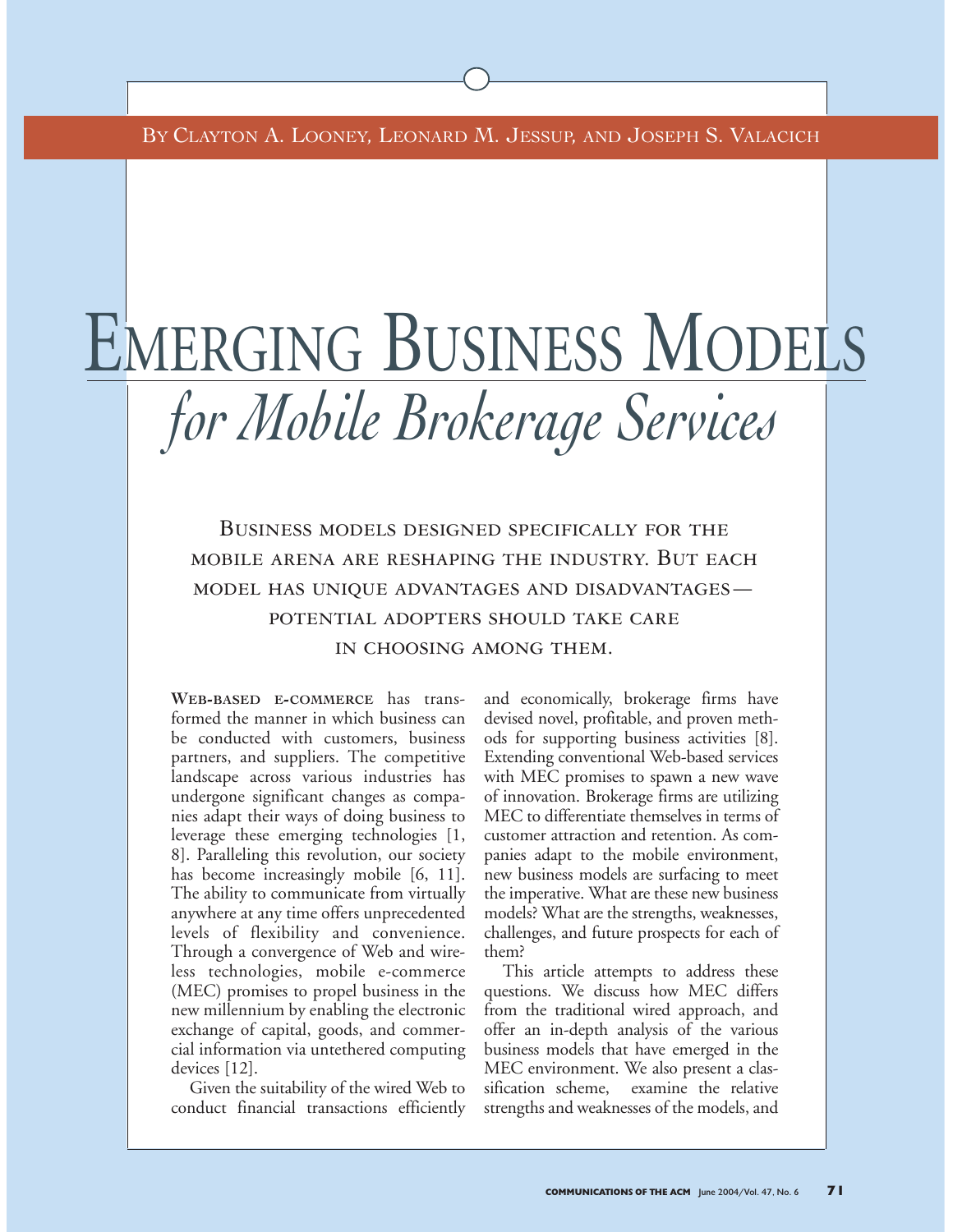discusses developing trends and their implications for MEC in the brokerage industry.

The emergence of MEC promises to supercharge and extend the capabilities of mobile brokerage service (MBS), acting as the catalyst

for further innovation. Strictly speaking, MBS is not a recent development. With the aide of a mobile phone, investors can call their broker's touchtone trading system to retrieve stock quotes, place trades, and check portfolio balances. Internet-based MBS involves leveraging existing wired technologies and adapting them to the mobile environment. The wired Web has enabled companies to disseminate information globally, interact more closely with customers, provide customized information, streamline transactions, integrate disparate computing systems, and enable efficient collaboration. Firms have successfully exploited these capabilities to broaden their reach, range, and relationships with customers [1, 3, 8].

Wireless technology presents an attractive medium for conducting e-commerce for two reasons: ubiquity and localization. Ubiquity refers to the ability to access information from any location at any time. Investors are no longer constrained by wires. Users can complete their investment activities while out of the office or away from home. Ubiquity can be beneficial in cases where timely information is important, such as tracking and trading volatile stocks. MEC is especially suited to active traders who need the capability of executing trades wherever they are. This flexibility through mobility far outdistances traditional wired approaches in terms of convenience and responsiveness to changing market conditions.

Localization provides customized information based on physical location. Mobile device microprocessors allow service providers to identify location, enabling the assessment of roaming charges and provision of emergency services. Since location can be isolated, it can be exploited as a means to commercial ends. Information can be delivered that is tailored to specific locales. For instance, brokerage firms can leverage localization to provide directions to the nearest branch office and customize directions from the user's current location. Another method of utilizing localization involves the tracking of fleets and employees, such as pinpointing the whereabouts of stockbrokers, analysts, and other key personnel when situations arise that require their immediate attention.

Although MEC proves advantageous in terms of ubiquity and localization, the wireless architecture

| <b>Device Type</b>                    | <b>Examples</b>                                                 | <b>Strengths</b>                                                                                                                                                                                                                               | <b>Limitations</b>                                                                                                                                             |
|---------------------------------------|-----------------------------------------------------------------|------------------------------------------------------------------------------------------------------------------------------------------------------------------------------------------------------------------------------------------------|----------------------------------------------------------------------------------------------------------------------------------------------------------------|
| Web-enabled<br>mobile phones          | I. Sony Ericcson T226<br>2. Motorola T730<br>3. Nokia 6610      | I. Easy to obtain and set up.<br>2. Most new mobile phones are<br>Internet-enabled and most<br>carriers provide data and voice<br>service packages.<br>3. Easy to switch between voice<br>and text. Can call your financial<br>advisor easily. | I. Most phones have small screens.<br>2. Alphanumeric keys more<br>challenging to use to enter<br>information.<br>3. Based on pull technology.                 |
| Personal Digital<br>Assistants (PDAs) | <b>I. Palm Pilot</b><br>2. Compag IPAQ<br>3. Microsoft PocketPC | I. Larger screens make information<br>easy to read and allows for<br>better charting.<br>2. Designed for easier navigation<br>and entering of text.<br>3. Can use stylus rather<br>than keypad.                                                | I. No voice capabilities.<br>2. Certain PDAs require<br>separate modem.<br>3. May need to charge modem<br>separately from PDA.<br>4. Based on pull technology. |
| Two-way pagers                        | I. RIM Blackberry                                               | I. QWERTY keyboards allow for<br>easy data entry.<br>2. Based on push technology.                                                                                                                                                              | I. No voice capabilities.<br>2. Most models limited to textual<br>information only.<br>3. Smaller models require scrolling<br>to read large amounts of data.   |

*Sources: E\*Trade (www.etrade.com), Fidelity Investments (www.fidelity.com).*

**Table 1. Mobile device comparison.** presents a number of unique challenges. In the conventional wired Web environment, devices, applications, and networks are well developed and standardized [12]. The wired Web architecture is comprised of four main components: Web servers, network transport, applications, and devices. Web servers facilitate requests for documents, which are transmitted using the network transport. Networks supply the capacity to mobilize data and connectivity between Web servers and applications. This is achieved through standard Internet transmission protocols TCP/IP and Hypertext Transfer Protocol (HTTP). Applications utilize or modify the content dispersed via the network to fulfill a user request. Using languages such as Hypertext Markup Language (HTML), applications manipulate and render data on devices.

Existing Internet-based technologies have been designed specifically for fixed, wired platforms. The wireless Web requires additional components: a mobile gateway, wireless network transport, wirelessspecific applications, and mobile devices. A mobile gateway must be installed to translate data from the wired Web for transportation over the wireless medium. Unlike wired transport mechanisms that rely on common standards, four competing protocols exist in the U.S. market for wireless network transport: Cellular Digital Packet Data (CDPD), Mobitex, Global System for Mobile Communications (GSM), and Code Division Multiple Access (CDMA).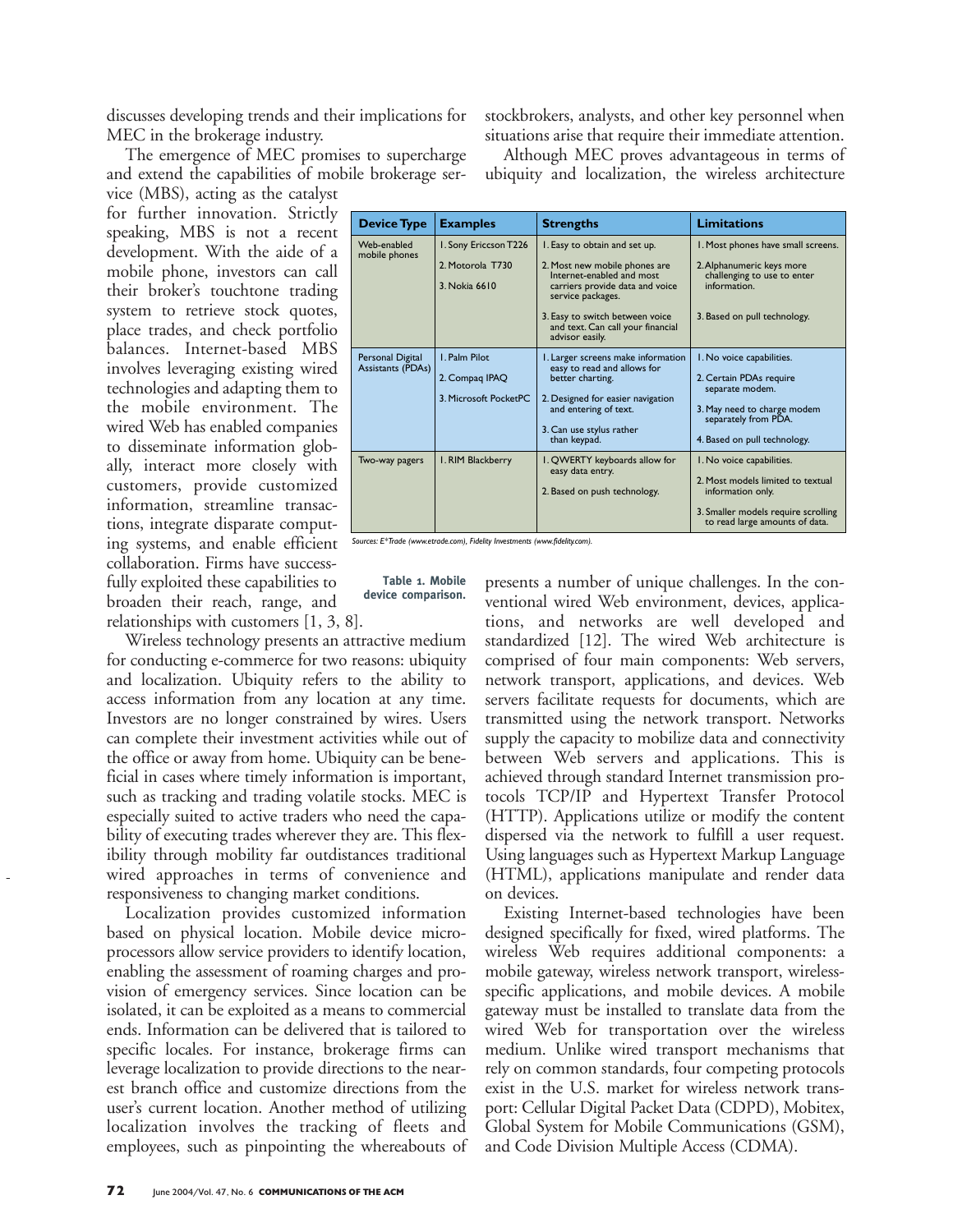Application standards are equally fractured. Many methods of manipulating content are being utilized including Short Message Service (SMS), Wireless Markup Language (WML), and Handheld Device Markup Language (HDML) [12]. Mobile devices come in disparate forms, exacerbating heterogeneity. The three major types are Web-enabled mobile phones, personal digital assistants (PDAs), and twoway pagers. As shown in Table 1, each type has inherent strengths and liabilities in performing MEC transactions, restricting the specific features and functions they can support.

Evolving network, application, and device standards in the MEC environment make the transition

from conventional Web-based ecommerce to MEC a challenging proposition. Success depends on a firm's ability to recognize, assimilate, and fully leverage technological opportunities [2].

# **MEC Business Models**

To identify the various approaches that brokerage firms are adopting in the MEC arena, we obtained an initial list of candidate brokerage firms from a previous study [8], which examined 106 brokerage firms offering online brokerage

services at the beginning of 2002. In light of the dotcom demise as well as recent merger and acquisition activity, the initial list was cross-referenced to Hoover's Online (www.hoovers.com) and Gomez Advisors (www.gomez.com) to identify changes in industry composition. The revised list contained 101 brokerage firms, 80 of which did not offer MBS, and were thus eliminated from the analysis.

Information related to the remaining 21 firms was collected based on Web site reviews and recent publications in the popular press. Based on the compiled information, firms were classified according to their underlying approaches to MBS. The investigation revealed a total of four business models, which can be broken down along two distinct dimensions to form a 2x2 matrix (see Figure 1). Firms were found to compete along the dimensions of price and platform.

Price encompasses the unique pricing strategies utilized to generate revenue and create value for investors. Two subtypes can be identified within the price dimension: standard and stratified. Not surprisingly, these pricing mechanisms mimic those associated with conventional wired Web offerings [8]. Yet supplying MBS amplifies costs, meaning that firms must devise compensatory methods of revenue generation. Some firms charge clients additional fees for MBS-based trades. This strategy is the industry norm and is thus referred to as standard pricing. The stratified pricing approach goes beyond standard pricing by exempting additional fees for lucrative clientele. The brokerage industry, and particularly online brokerage, is driven by commissions, which are generated through trade executions [8]. Profitability is a function of volume. The stratified approach enhances profitability by enticing active investors and wealthy clients to trade more often through zero cost, anywhere, anytime solutions.

Platform refers to the various devices, applications, and networks for which firms offer MBS. The plat-

> form dimension can be subdivided into two categories, namely vertical and polymorphic. MBS solutions are deployed to accommodate the varying features and capabilities of mobile devices. Features commonplace on conventional wired Web sites are not as pervasive in MEC due to current device, applica-

|                      | <b>Price</b>                                                                                                             |                                                                                                                        |  |  |  |
|----------------------|--------------------------------------------------------------------------------------------------------------------------|------------------------------------------------------------------------------------------------------------------------|--|--|--|
|                      | Standard                                                                                                                 | <b>Stratified</b>                                                                                                      |  |  |  |
| Vertical<br>Platform | Quadrant I                                                                                                               | Quadrant II                                                                                                            |  |  |  |
|                      | <b>Basic Model</b>                                                                                                       | <b>Incentive Model</b>                                                                                                 |  |  |  |
|                      | <b>Characteristics</b><br>- Uniform pricing scheme<br>-Vertical platform support                                         | <b>Characteristics</b><br>- Multiple pricing schemes<br>-Vertical platform support                                     |  |  |  |
| Polymorphic          | Quadrant III<br><b>Preference Model</b><br><b>Characteristics</b><br>- Uniform pricing scheme<br>- Multiplatform support | Quadrant IV<br><b>Elastic Model</b><br><b>Characteristics</b><br>- Multiple pricing schemes<br>- Multiplatform support |  |  |  |
|                      |                                                                                                                          |                                                                                                                        |  |  |  |

**Figure 1. Priceplatform matrix.**

tion, and network restrictions. When we compared each firm's conventional online venue to its MEC counterpart, we found roughly 25% of conventional wired features are currently being supported in MBS offerings. Feature availability was found to be further restricted for specific types of devices and carriers, as exemplified by Fidelity's MBS solution depicted in Table 2.

Many devices cannot support rich features such as charting and in-depth research. Furthermore, devices tend to support a limited set of application languages, which in turn must be able to communicate over the specific type of network to which the customer subscribes. In light of these challenges, some firms require customers to use specific types of devices and carriers while others allow customers to select configurations. The former is referred to as the vertical approach, which provides an integrated solution across specific devices, applications, and networks. The latter is labeled polymorphic due to the many forms and combinations of devices, applications, and networks supported.

Various business models have been devised to compete along the price and platform dimensions. By selecting a specific approach to price and platform, firms strategically position themselves in a particular quadrant of the price-platform matrix, as illustrated in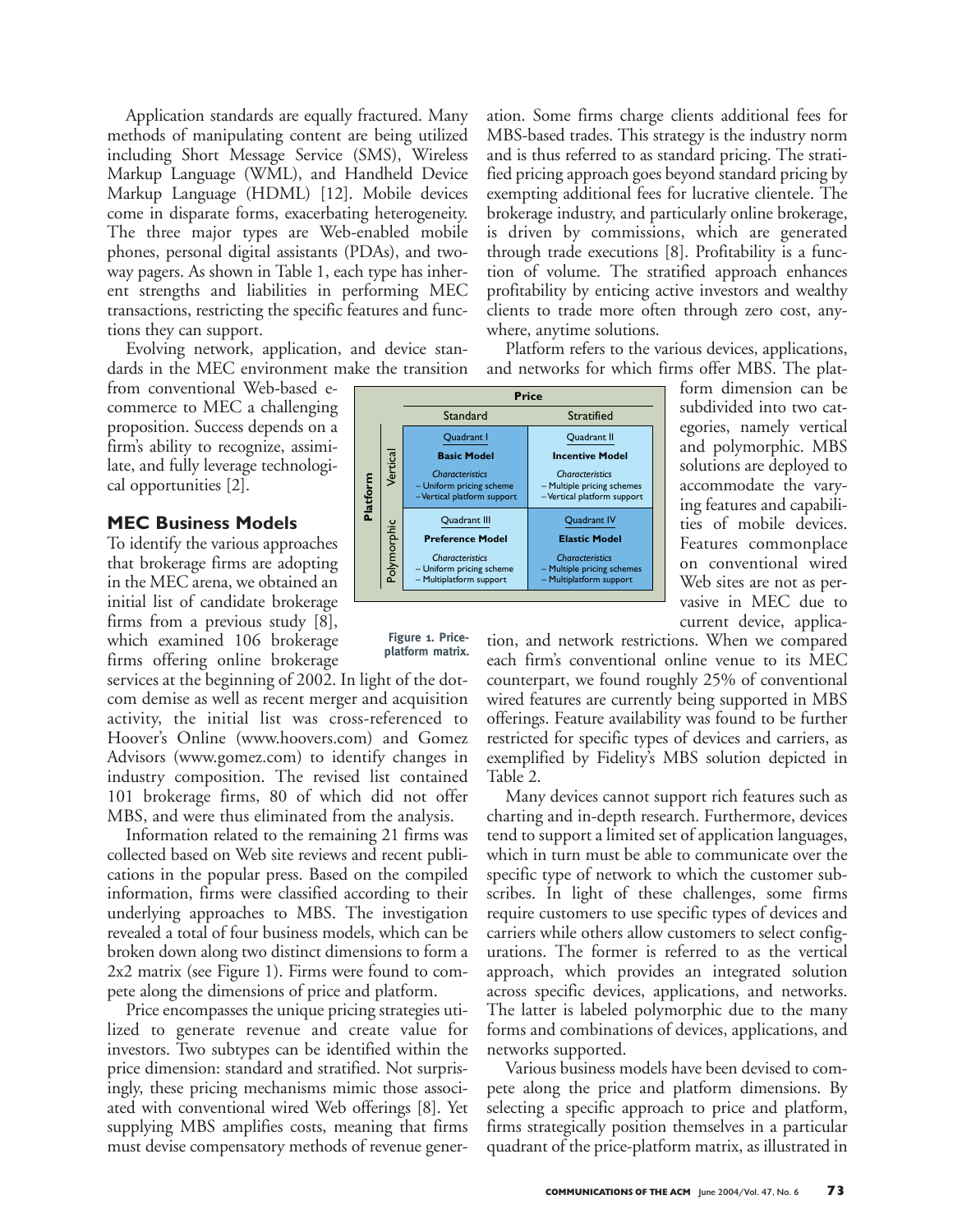Figure 1. As a result, each quadrant represents a specific business model: basic, incentive, preference, or elastic. Table 3 illustrates how each model exhibits distinctive characteristics, promoting an array of

strengths and limitations. For each model, the unique interaction between price and platform is described as follows:

**Quadrant I—The basic model.** The simplest form of MBS combines limited platform support and a uniform pricing scheme. Companies require investors to select from a menu of platform alternatives and charge basic MBS fees. Monthly MBS service fees allow investors to access real-time quotes, trade

stocks, receive alerts, and view portfolio balances. When a MBS trade is executed, investors are charged roughly twice as much as for traditional online trades.

The main advantage of the basic model lies in its simplicity (see Figure 2). Due to the limited set of configurations that must be supported, computing personnel need only be conversant in a few specific domains. Furthermore, uniform pricing does not require that systems support multiple pricing schemes. The marriage of vertical platform and standard pricing allows firms to bundle device, carrier, and MBS services to offer a comprehensive proposition. Bundling simplifies matters for consumers. Customers are guided to the appropriate technologies and receive consolidated bills. Simplicity can be especially important for investors new to MBS.

Simplicity can also be a limitation. Uniform pricing may alienate active and wealthy investors, as they are able to get better deals elsewhere. Restricting devices and carriers limits consumer

choice. Furthermore, it is presently unclear which technologies will dominate. As the market settles and new technologies emerge, firms adopting the basic model may be at a competitive disadvantage if they are unable support the dominant design [9].

**Quadrant II—The incentive model.** Like the basic model, the incentive model adopts a vertical platform strategy, and thus inherits the strengths and

|                           | <b>Device</b>    |                          |                 |
|---------------------------|------------------|--------------------------|-----------------|
| <b>Feature</b>            | <b>RIM Pager</b> | <b>Web-enabled Phone</b> | <b>Palm PDA</b> |
| Trading                   | ✓                | ✓                        | V               |
| Real-time quotes          | ✓                | V                        | v               |
| Market indices            | V                | V                        | V               |
| Most actives              | V                | V                        | V               |
| <b>Portfolio Balances</b> | ✓                | V                        | v               |
| <b>Order Status</b>       | ✔                | V                        | v               |
| <b>Watch Lists</b>        |                  | V                        | V               |
| Symbol Lookup             |                  | ✓                        | ✔               |
| <b>Account Positions</b>  |                  | v                        | v               |
| <b>News Updates</b>       |                  |                          | v               |
| Charts                    |                  |                          | V               |
| <b>Stock Screening</b>    |                  |                          |                 |

**Table 2. Feature-device comparison.** limitations that arise from this approach. Firms adopting this model differ on the price dimension. By offering prerequisites to investors who trade frequently, firms can maximize trading volume and profitability. This stratified pricing approach originated in the conventional online brokerage arena, where firms offered reduced commission rates to active traders [8]. Translat-

ing stratification to MBS, add-on commissions are eliminated for active traders or waived for investors maintaining minimum account balances. Although firms may sacrifice commissions in the short-term, increased trading volumes will likely compensate for

| Model Type       | <b>Distinguishing</b><br><b>Characteristics</b>       | Example                                   | <b>Strengths and Limitations</b>                                                                                                                                                                                                                                                                                                        |
|------------------|-------------------------------------------------------|-------------------------------------------|-----------------------------------------------------------------------------------------------------------------------------------------------------------------------------------------------------------------------------------------------------------------------------------------------------------------------------------------|
| <b>Basic</b>     | • Uniform pricing<br>• Vertical platform<br>support   | SiebertNet                                | <b>Strengths</b><br>• System simplicity<br>• Ability to bundle offerings<br>• Integration ensures technologies will work together efficiently<br>Limitations<br>· May alienate lucrative investors<br>• Limited device and carrier options<br>• May be unable to adapt to emerging dominant designs                                     |
| <b>Incentive</b> | • Incentive pricing<br>• Vertical platform<br>support | Fidelity                                  | <b>Strengths</b><br><b>*</b> Attracts lucrative investors<br>• Ability to bundle offerings<br>• Integration ensures technologies will work together efficiently<br>Limitations<br>• Bundling and systems more complex than basic model<br>• Limited device and carrier options<br>• May be unable to adapt to emerging dominant designs |
| Preference       | • Uniform pricing<br>· Multiplatform<br>support       | Ameritrade                                | <b>Strengths</b><br>• Wide selection of devices and carriers<br>• Readily adaptable to emerging dominant designs<br>Limitations<br>· May alienate lucrative investors<br>• Challenging to bundle offerings<br>• Systems more complex compared to basic model                                                                            |
| <b>Elastic</b>   | • Incentive pricing<br>· Multiplatform<br>support     | Charles<br>Schwab<br>E <sup>*</sup> Trade | <b>Strengths</b><br>• Flexibility and configurability<br>• Attracts lucrative investors<br>• Wide selection of devices and carriers<br>• Readily adaptable to emerging dominant designs<br>Limitations<br>• High system complexity<br>• Challenging to bundle offerings                                                                 |

**Table 3. MBS business models.**

lost revenue. In addition, enhanced levels of customer satisfaction and brand loyalty can only help firms retain their most profitable customers, improving long-term profitability.

The challenge for firms adopting the incentive model lies in the complexity of supporting multiple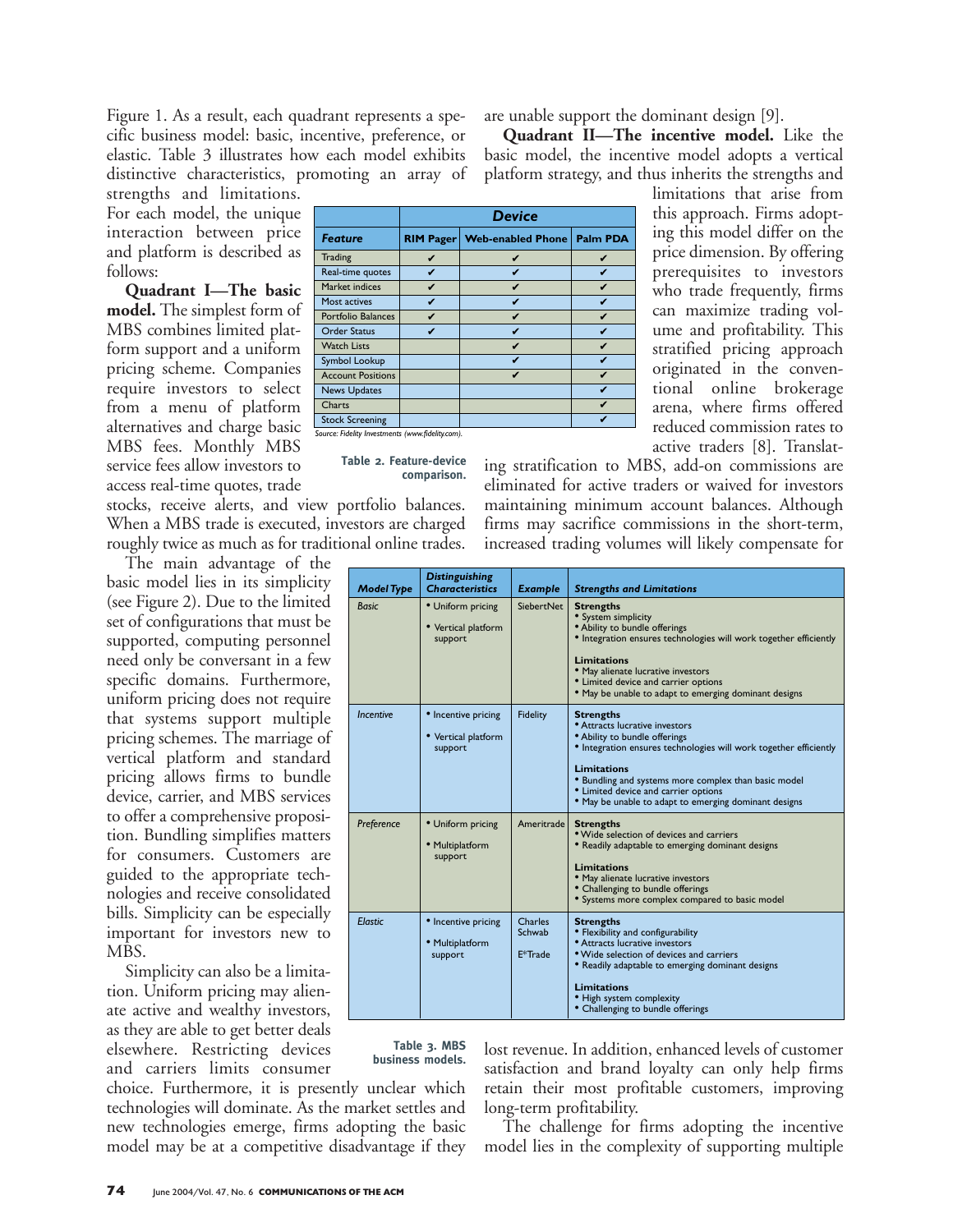pricing schemes. To support stratification, applications such as billing and trading systems must identify the stratum to which an investor belongs and calculate charges accordingly. Furthermore, stratified pricing impacts product bundling. Rather than promoting a single bundled proposition, firms must support different bundling options based on strata.

**Quadrant III—The preference model.** By paralleling the basic model in its reliance on standard pricing, the preference model mirrors its strengths and limitations along the price dimension. The difference between these models lies in platform, which shifts

from vertical to polymorphic. A major drawback to vertical platforms involves flexibility and consumer choice. Since investors are limited to specific configurations, they are not free to choose the devices and carriers that best suit their needs. The preference model maximizes customer choice. One of the most appealing aspects of this approach involves device and network independence. Devices from most leading device manufacturers and network providers are supported.

By offering a variety of devices and carriers, firms can be assured to stay on top of prevailing market trends. As dominant designs emerge, firms opting for this approach will be prepared.

However, supporting a multiplatform architecture can prove challenging in many respects. Building applications to support a myriad of devices and carriers is more complex compared to vertical approaches. Moreover, it is not a core competency that many brokerage firms wish to develop. Many firms outsource some or all of their MBS initiatives to third-party specialists, who provide turnkey MBS solutions [11]. The main drawback of outsourcing relates to differentiation. When firms deploy the same solution, services become commoditized and investors cannot distinguish between offerings. Polymorphism also makes bundling problematic due to the wide array of devices and carriers supported.

**Quadrant IV—The elastic model.** By combining stratified pricing and platform polymorphism, the elastic model provides maximum flexibility and is readily adaptable to changing market conditions and emerging dominant designs. Adaptability makes this model the most configurable along each dimension. Yet, the power of elasticity also makes it the most complex model. Like the preference model, bundling can prove challenging. Furthermore, support for multiple pricing mechanisms and disparate technologies must be designed into MBS applications. To confront the intricacies of this approach, one firm adopting this model, Charles Schwab, devotes 75 full-time technicians to its MBS initiative and will ultimately expand its computing staff by 1,000 (nearly 25%) to support Web-based development in general [11].

### **Implications and Future Trends**

Which, if any, of these models will ultimately prove successful? How will competitive pressures influence



**Figure 2. System complexity.** these models? These are open empirical questions. However, it is important to look to the future and investigate the forces—both technological and sociological—that will impact MBS.

Overall, only a small percentage of online trades are transacted over MBS venues [4]. Why are firms encountering such remarkably low market penetration for what the popular press has touted as

the next killer application? The lackluster acceptance of MBS can be attributed to many factors. Customers who are familiar with conventional Web applications expect high-quality, fast, and reliable services tailored to their unique needs [8]. The wireless Web is currently an inefficient means for conducting complex transaction processing. Data transfer rates are relatively slow, making the transmission of rich information impractical. In order for MBS to gain a foothold, wireless infrastructures must be upgraded and standardized. According to ZDNet (www.zdnet.com), Cingular Wireless, the nation's second largest wireless carrier, has committed to building a high-speed mobile network across the U.S. based on the GSM standard. GSM systems can deliver data faster than other protocols such as CDMA and CDPD, supercharging throughput to levels approaching wired DSL connections. At these data transfer rates, multimedia transmission can become a reality.

In addition to broadband, a recent spate of mergers and acquisitions has fueled the expansion of coverage areas. Most major U.S. population centers are currently covered by one or more mobile voice carriers. However, large carriers have shied away from sparsely populated areas mainly due to economic factors, leaving the vast majority of the U.S. landscape disconnected. Furthermore, areas servicing mobile data are more confined, even in metropolitan areas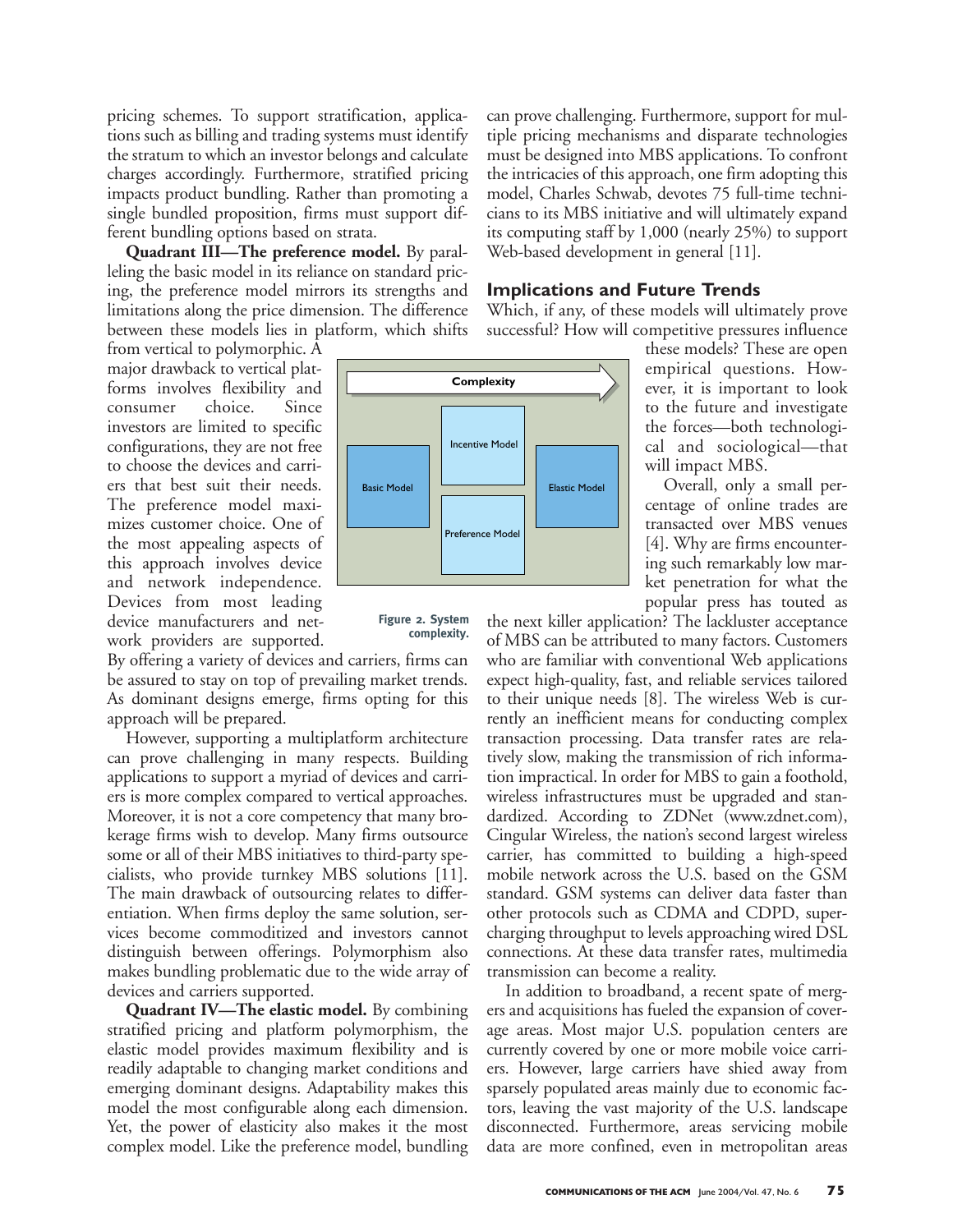where mobile voice capability is pervasive. As carriers build out their infrastructure, services will likely become more ubiquitous.

On the application front, dominant designs will be those that can leverage the most popular configurations. Similar to mobile networks, application architectures are being shaped by the forces of standardization. At present, applications support specific platforms, rendering them useless in the context of the broader market. Best-of-breed solutions will allow various devices to communicate in both voice and data modes over disparate networks. Standardized markup languages such as Synchronization Markup Language (SyncML) and Extensible Telephony Markup Language (XTML) are emerging to meet this need. These languages are XML-based technologies designed to provide a comprehensive, flexible approach for delivering next-generation mobile services. SyncML and XTML offer the ability to create applications that seamlessly connect diverse devices and networks. Not only can these languages support a full range of current configurations, but they can also be scaled to enable new technologies as they emerge.

Devices are also converging, as evidenced by the introduction of all-in-one mobile devices. These innovative technologies leverage the strengths of Web-enabled mobile phones, PDAs, and two-way pagers, packaging them into a comprehensive offering. These solutions provide maximum flexibility to mobile investors, as they can interact in a variety of communication modes using a single interface. For instance, when the price of a particular stock is falling, an alert can be pushed to the investor, who can download a real-time chart, place a trade via MBS, or call a financial professional all through the same device.

As technologies become increasingly powerful and standardized, firms can design and deploy MBS solutions more effectively since fewer platforms will need to be understood and supported. Thus, the business models supporting platform polymorphism will likely evolve out of existence due to technological pressures. In turn, models are likely to evolve along the price dimension. Firms will likely continue to differentiate themselves in terms of pricing, bringing commission rates in line with traditional Web-based fees. In support of this notion, some firms have suggested the elimination of MBS transaction fees altogether.

Beyond infrastructure issues, socioeconomic forces may preclude MBS diffusion. It may be unreasonable to expect high levels of adoption given the nascent nature of mobile technologies, especially in the midst of a sluggish stock market where online trading volumes have diminished [4]. Yet, a rebound in the stock

market does not eliminate the fact that MBS currently appeals to a narrow market segment. Active investors require uninterrupted MBS access to retrieve real-time information and execute trades from any locale. In contrast, mainstream investors, especially those with long-term goals, trade infrequently and thus do not need to be in continual contact with their investments. These investors will likely opt for conventional online or brick-and-mortar approaches to investing. Those who perceive MBS as a method for realizing their investment goals will likely be adopters [10].

In the context of MEC in general, valuable lessons can be learned from the MBS rollout. No one is immune to the challenges facing mobile wireless technologies. MEC forces firms to rethink the manner in which their products and services should be optimally priced, distributed, and supported to meet mobile customers' needs. For instance, firms must understand who these individuals are, what types of wireless devices they use, how much they are willing to pay, as well as how, when, and where customers will likely utilize mobile wireless technologies in their business activities. By selecting the most appropriate options and configurations, firms can maximize profitability and more successfully integrate MEC into their existing operations.

# **Conclusion**

Since the Web's inception, dramatic changes have occurred in the brokerage industry. MEC has altered the competitive landscape even further. Business models designed specifically for the mobile arena have since emerged to reshape the industry. Each model has its unique advantages and disadvantages, meaning that potential adopters should carefully select the model that best fits the context at hand.

At present, MBS appears to be tailored to a relatively narrow market segment of active investors. Nearly 80% of all brokerage firms have chosen not to compete and only a small fraction of online trades originate from mobile devices. However, adoption rates will likely improve due to the technological advances. The current mobile environment presents striking similarities to the embryonic stages of the wired Web [12], where network, application, and device platforms were severely fragmented. As technologies become increasingly standardized, firms will be able to design and deploy MBS more efficiently and effectively.

As standards emerge and technologies converge, the platform dimension of MBS will likely disappear. Pricing strategies will need to be revised according to prevailing market conditions and competitive forces.